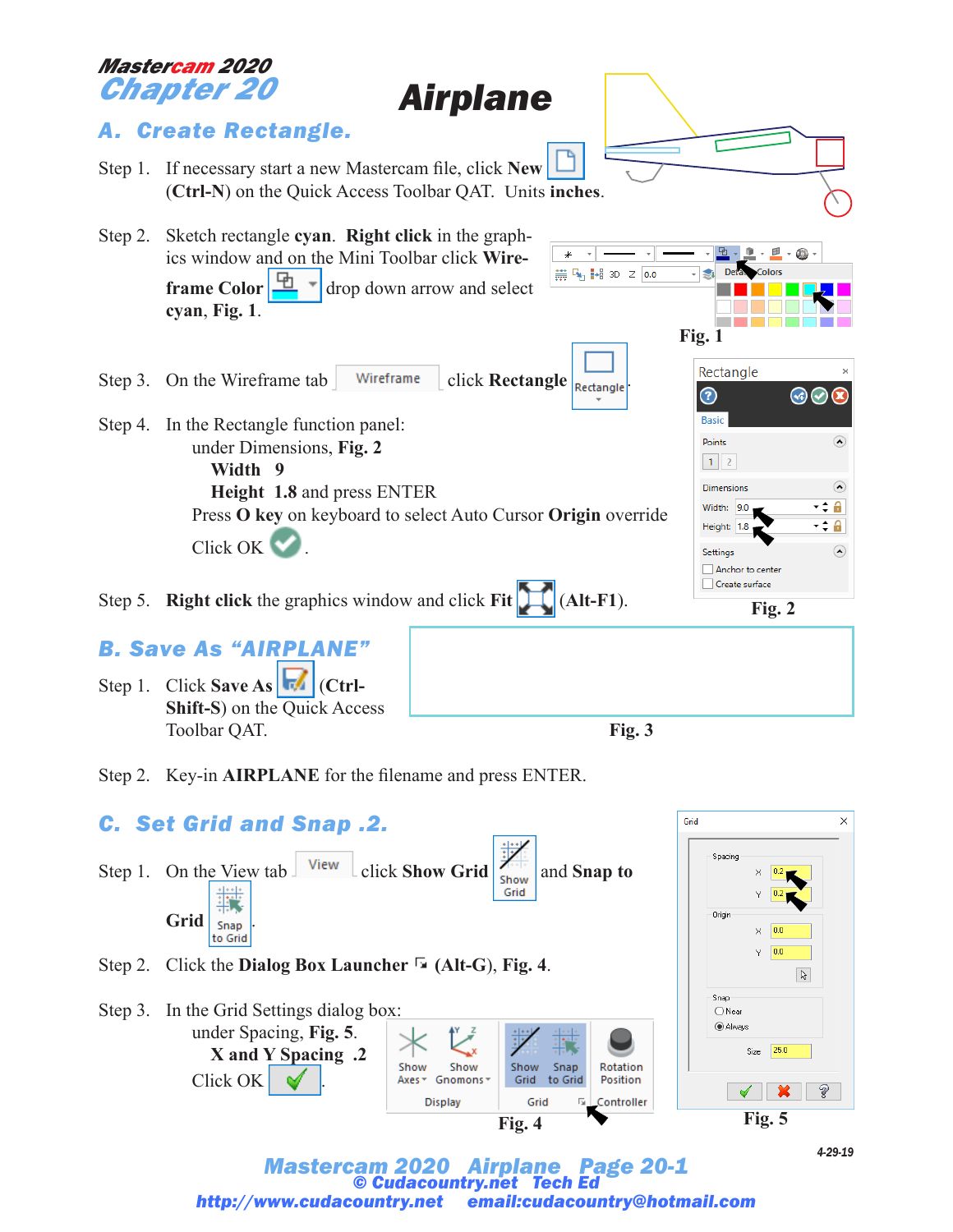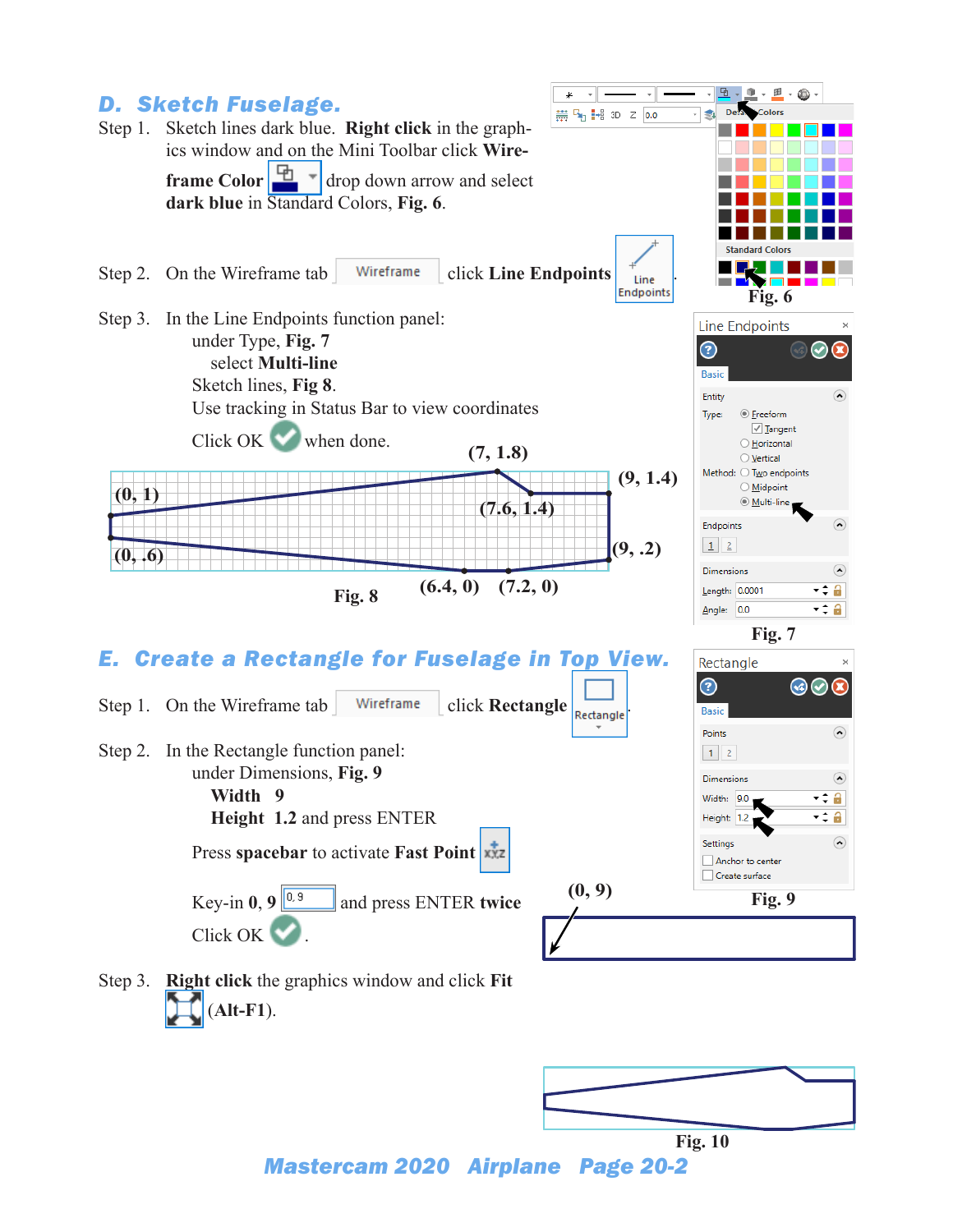# *F. Sketch Fuselage in Top View.*



**Fig. 12**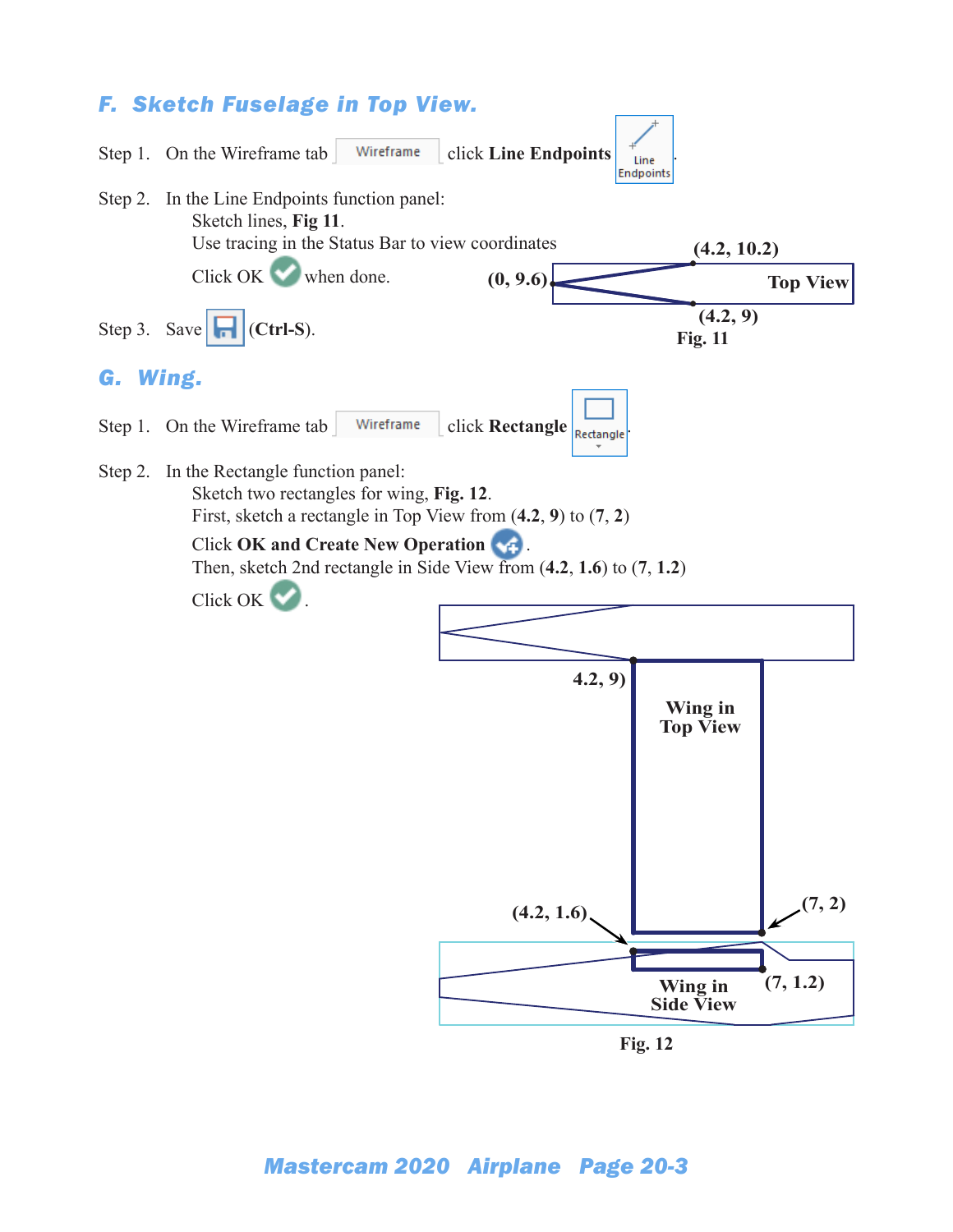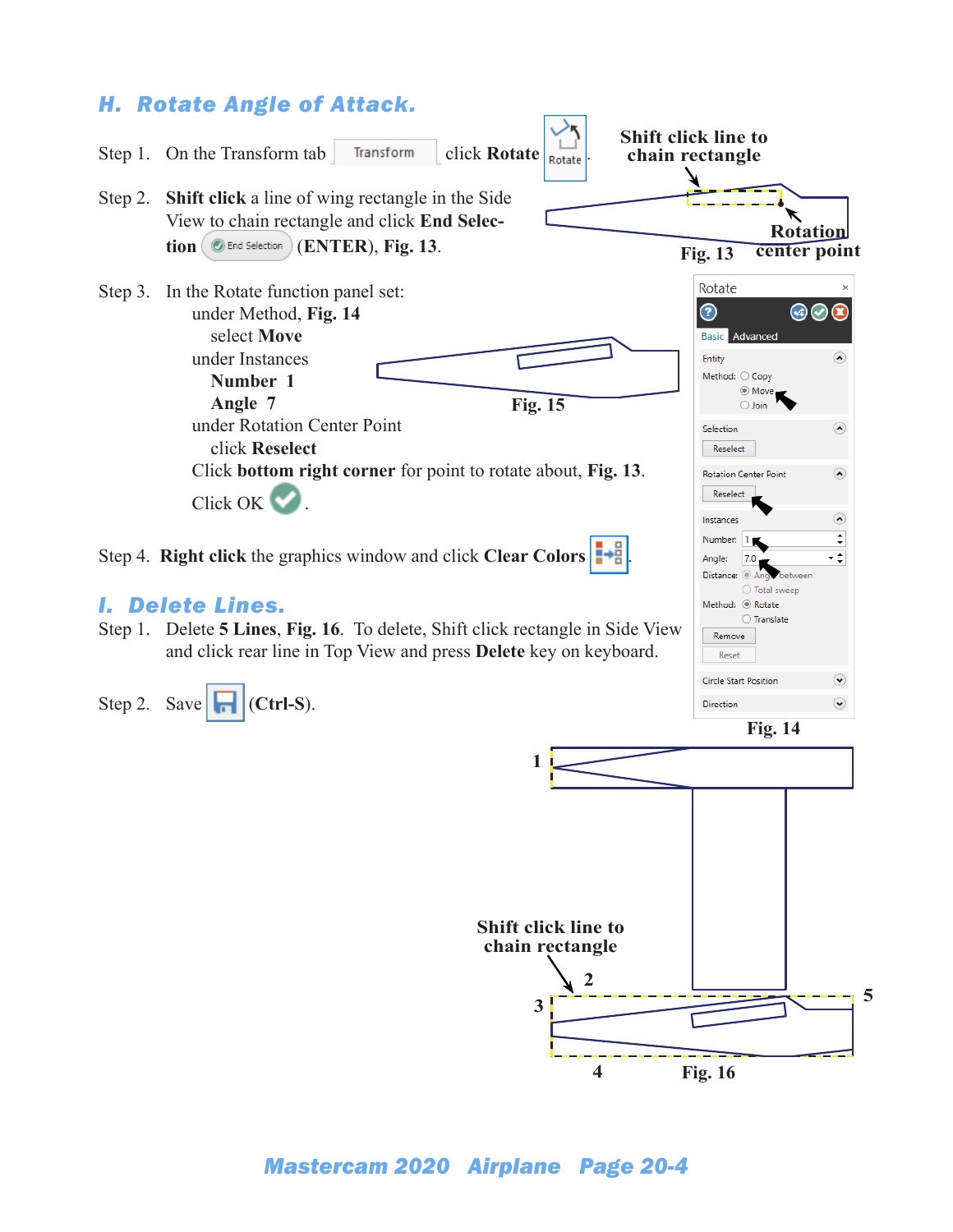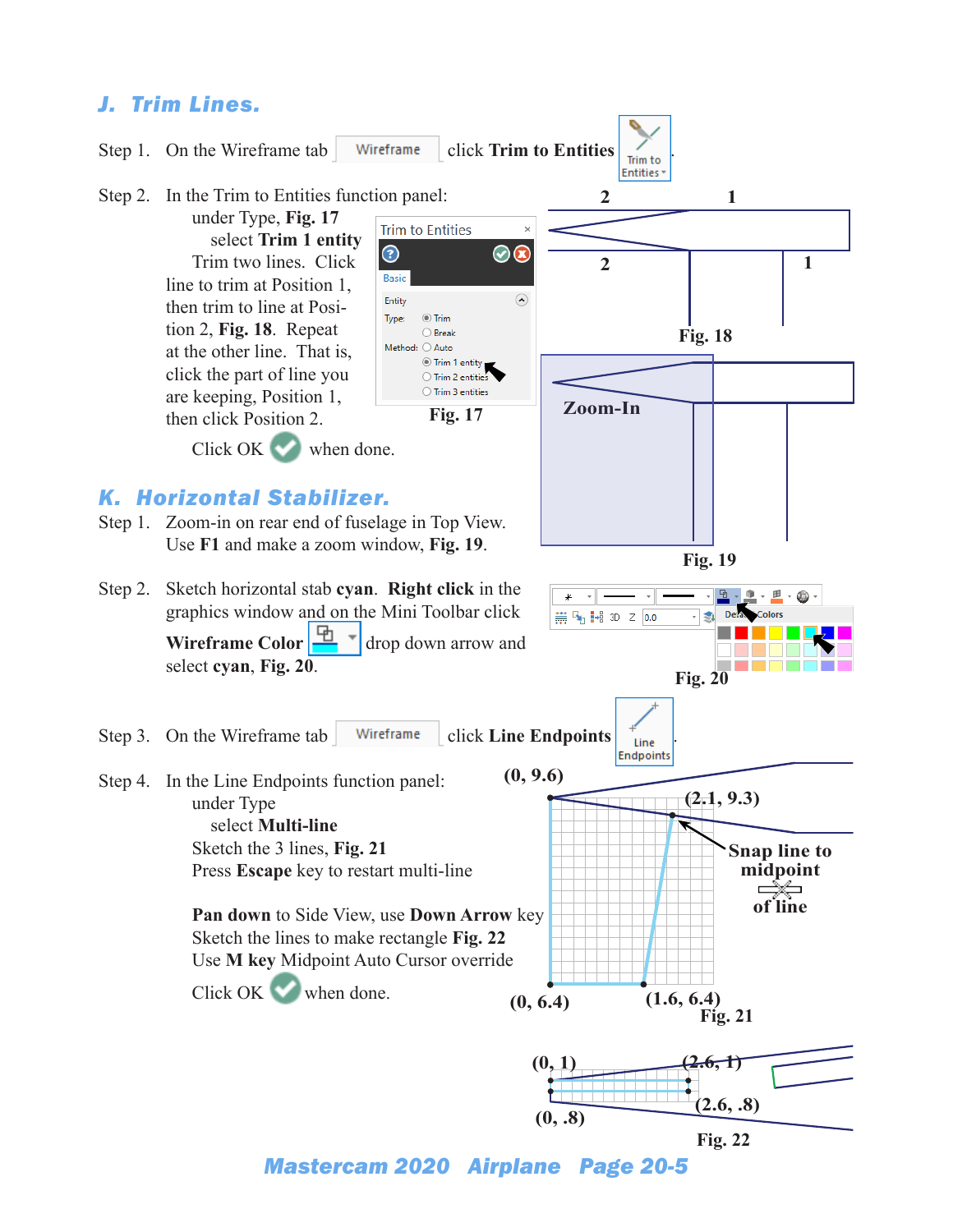### *L. Vertical Stabilizer.*

Step 1. Sketch vertical stab **yellow**. **Right click** in the graphics window and on the Mini Toolbar click

**Wireframe Color**  $\frac{\Box}{\Box}$   $\sim$  drop down arrow and select **yellow**, **Fig. 23**.



Step 3. On the Wireframe tab Wireframe click **Line Endpoints**  $\int_{\text{Line}}^{\infty}$ Endpoints

Step 4. In the Line Endpoints function panel: under Type select **Multi-line** Sketch the **3 lines**, **Fig. 24**.

Click OK when done.

Use **M key** Midpoint Auto Cursor override

Press **Escape** key to restart multi-line

**Pan up** to Top View, use **Up Arrow** key

Change **Grid and Snap to .1**. Use **Alt-G**. Set **X and Y Spacing .1** and click OK, **Fig. 25**. Sketch the 4 lines in **Fig. 26**.



**Fig. 24**



**Fig. 25**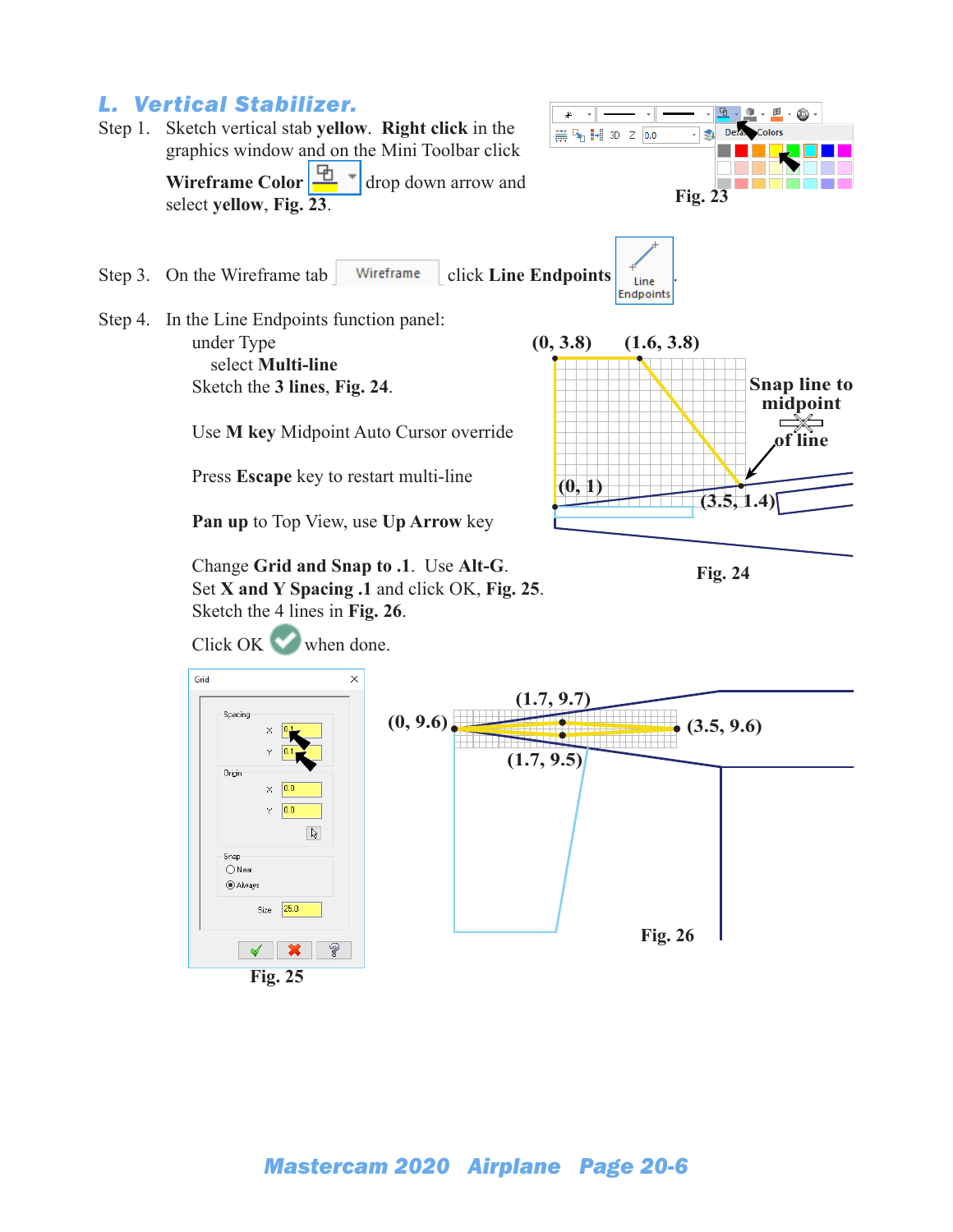#### *M. Motor.*

- Step 1. **Right click** the graphics window and click **Fit** (**Alt-F1**).
- Step 2. Sketch the motor **red**. **Right click** in the graph- $\mathbb{R}$   $\cdot$   $\mathbb{H}$   $\cdot$  $_{\star}$ Ļ 鱼 O) ics window and on the Mini Toolbar click **Wire-**₩ 4 3D Z 0.0 쵧 De **frame Color**  $\begin{array}{|c|c|} \hline \mathbf{L} & \mathbf{I} \end{array}$  drop down arrow and select **red**, **Fig. 27**. **Fig. 27**Step 3. On the Wireframe tab  $\int$  Wireframe click **Rectangle**  $\int_{\text{Reduced}}$ Rectangle  $\odot$  $\odot$ Step 4. In the Rectangle function panel: Basic under Dimensions, **Fig. 28** Points  $\odot$ Lock **both Width and Height**  $1$  2  **Width 1** Dimensions  $\Omega$ **Height 1** and press ENTER Width: 1.0 ۰ Height: 1.0 Press **spacebar** to activate Auto Cursor **Fast Point**  Settings Anchor to center Key-in **8**, **9.1**  $\left[\frac{8, 9.1}{8}\right]$  and press ENTER **twice** Create surface **Fig. 28** Press **spacebar** to activate **Fast Point (8, 9.1)** Key-in **8**,  $\mathbf{3}$   $\begin{bmatrix} 8 & 3 \\ 3 & 1 \end{bmatrix}$  and press ENTER **twice** Click OK ...

**Fig. 29**

**(8, .3)**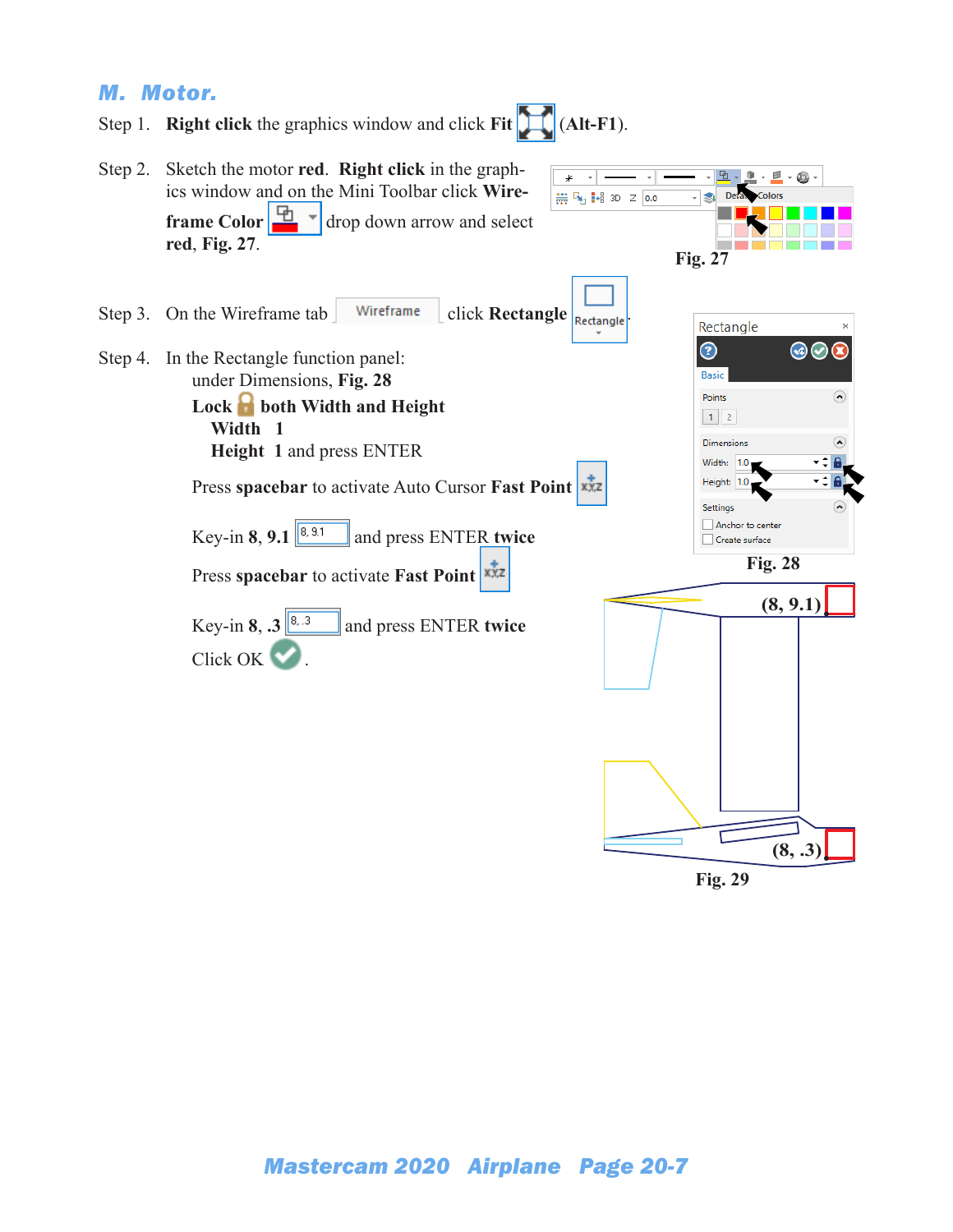## *N. Wheel.*

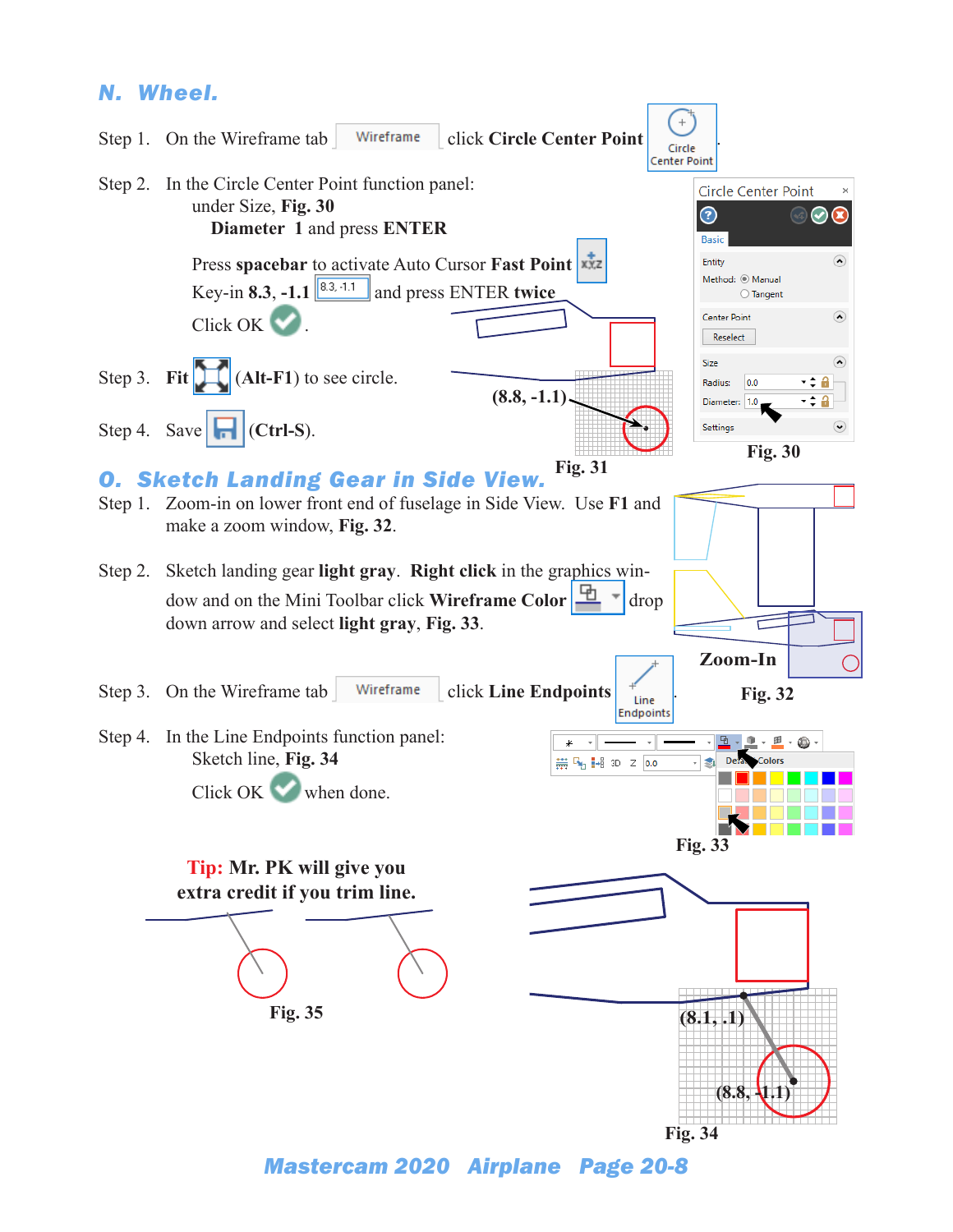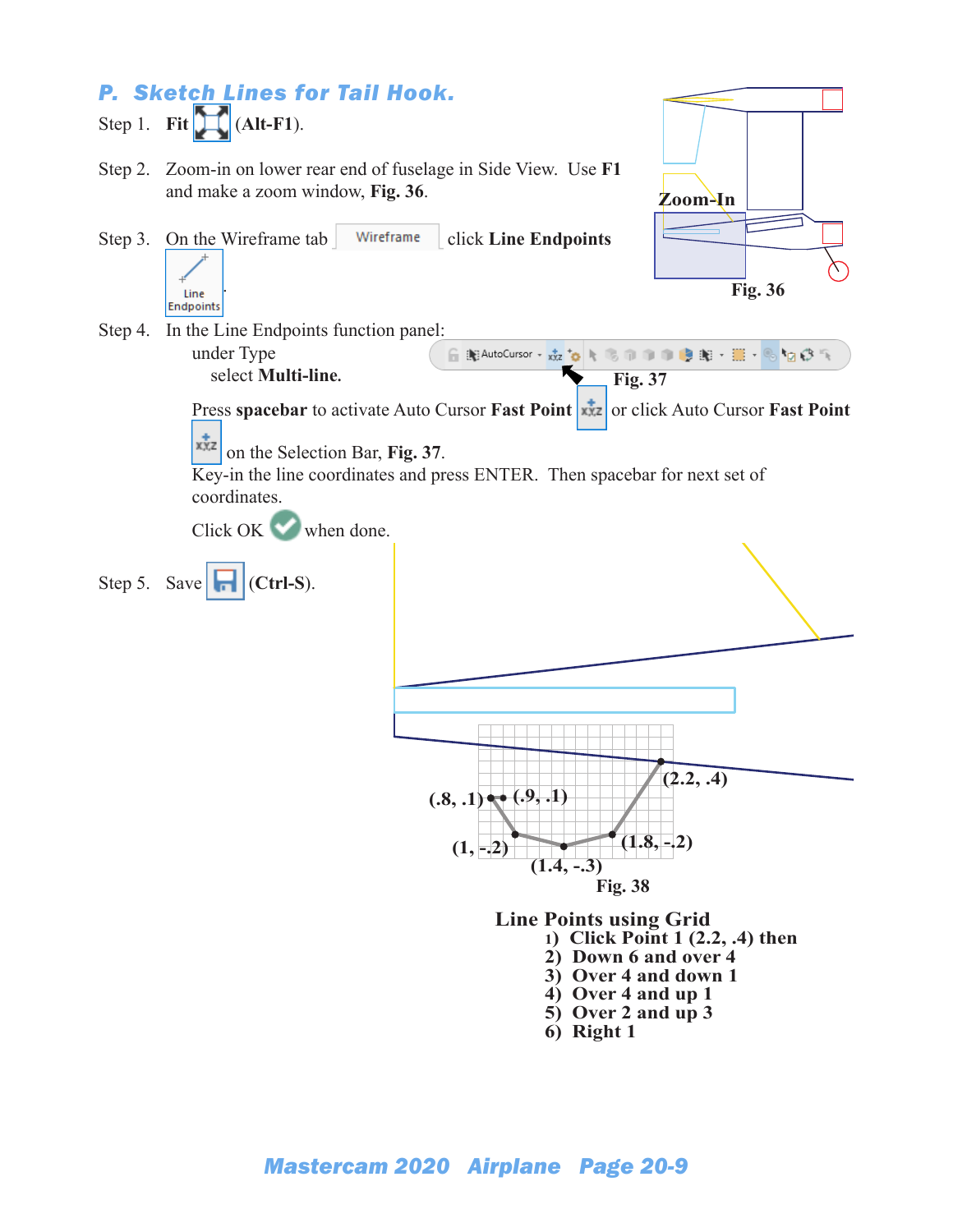